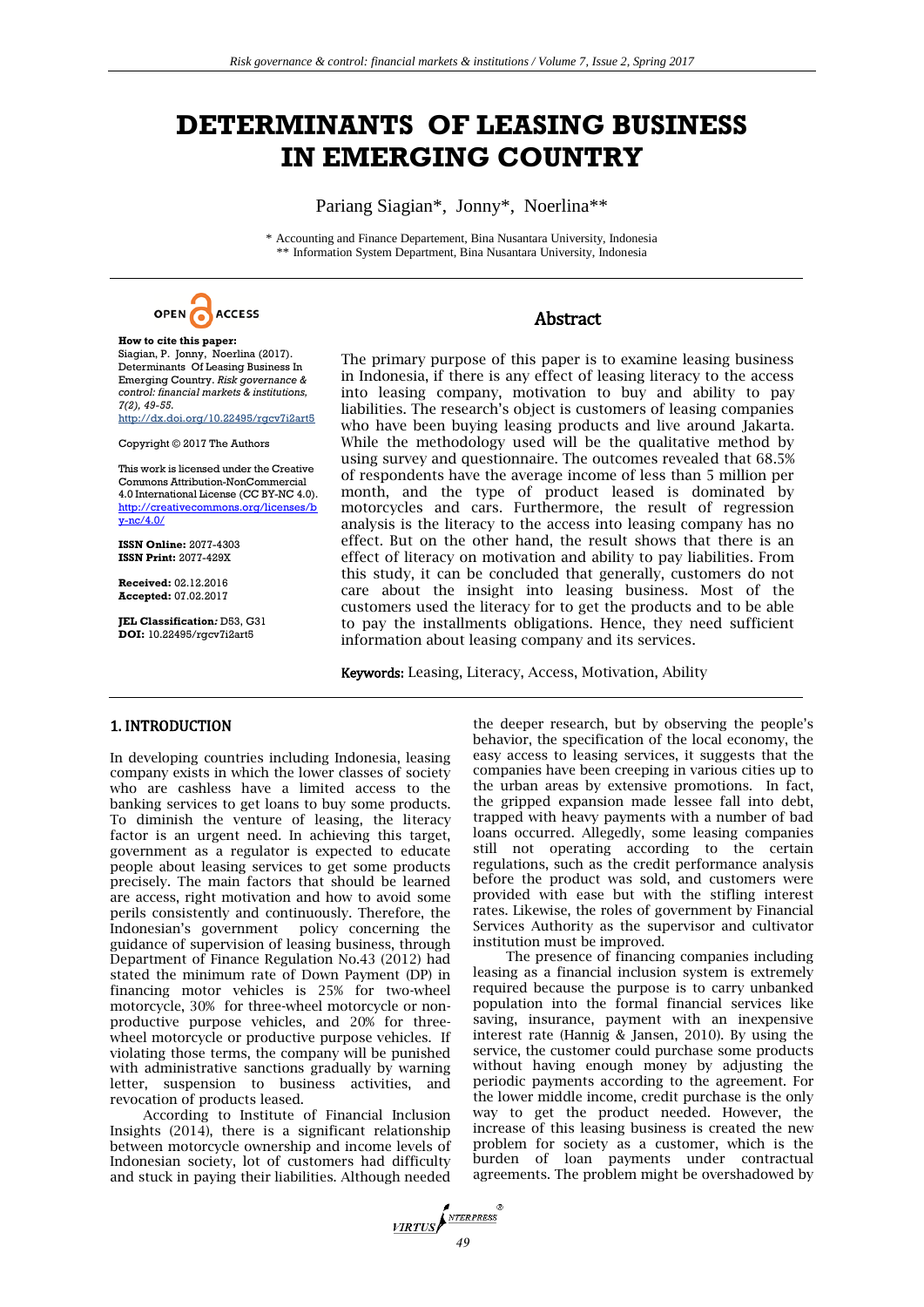some issues like the lack of literacy and the wrong motivation to gain products. Belly Novanca (2012), analyzed that some dependents variables: motivation, perception, demeanor, personality, and literacy have significant effects on costumers' decision in using leasing products, also conducted the minimum anticipation of default risks due to lease installment payments. Besides, interest rates also tend to be larger than set by the bank; the customers will face the difficulty in paying installment. It was found that more financial literate individuals participate in retirement plans and stock markets actively. It was also found that individuals with higher financial literacy do not need financial advice from the brokers. Meanwhile, Muhammad Rizwan, et.al. (2016), states that there is a significant impact of age and gender on financial literacy. Older investors are more financially literate than younger investors, and the male is more literate than female. Education level and working status of the investors do not affect financial literacy significantly. This research focuses on the leasing literacy, access to the leasing services, motivation to buy products and ability to pay the obligation. In addition, will be analyzed the demographic elements on age, sexual orientation, marital status, current occupation, monthly income, and types of products gained. So, this paper only focuses on the demander side. This paper will be organized as follows, Section two will cover several literature reviews, and the next section contains the research design and methodology, followed by analysis and results in section four. Finally the last part is the conclusion. Hence, the objective is to examine if there is any effect of literacy on some factors like access, motivation, and capable of paying liabilities. Also, this research will study the behaviour of the demand sides that relatively complex in which could be identified by various potential problems and can provide a necessary recommendation for solutions.

# 2. LITERATURE REVIEW

Leasing can be defined as an activity of financing enterprise in providing capital goods to be used by the company based on a series of periodic payments by voting rights at the due period. By leasing, they can get funds to purchase the capital goods or others product in the certain repayments scheme (Joint Decree of Department of Finance, Industry and Trade, 1974). In Indonesia, those companies were established in 1974, and the growth increase since the 1980s. The advantage of using leasing vs. purchase is that it does not require guarantee and as capital saving, it gives option right at the end of the period, (Siamat, 2014). Many entrepreneurs interested in this business. Recently, there are 106 leasing companies in Indonesia. Based on the types of business activities, some ventures financing have upgraded and build the presences up to the first rank among all finance companies such as credit card and others consumer finance (Financial Services Authority of Indonesia, 2014). The services are focusing on financing customers in providing customers' needs and want such as household products and vehicles. In addition, the activities are providing the investment, working capital, and the others, which can be used in the company operation or proprietorship business (Financial Services Authority of Indonesia, 2014). Likewise, the purpose of leasing service is to carry the unbanked people into formal financing institution for gaining products easily without undergoing complicated procedure although with the higher interest rate than the one that is set by the bank and other possible ventures. Possessing the literacy of leasing implies an insight and distinct comprehension about leasing including venture choice and default payment. As a customer, people should be clever and capable of selecting the service regarding the installment of payments related to leasing issues. Various leasing makes a differentiation on disclosure of the potential problems either procedure or implementation. John Gathergood (2012) examined the relationship between selfcontrol, literacy and over-indebtedness on consumer credit debt among UK consumers. The study showed that some traits are important for explaining consumer's over-indebtedness. The literature about financial literacy and self-control has sought to find examples how these tenets can be found to explain economic outcomes of using leasing.

Brian T. Melzer (2011) stated that measuring the overall welfare contribution of payday loan access is difficult. Specifically in finding a strong support of the conclusion that loan access increases households' difficulty in paying the mortgage, rent and utility bills. The empirical results suggest that for some low-income households, the debt burden charged by loan hampers their ability to pay important bills. Besides, households' access to financial services is not based on levels of financial literacy but rather on some factors such as income levels, distance from banks, age, marital status, gender, and household. Meanwhile, Oya Pinar Ardic, et.al. (2011), found some suspicion that there is yet much to be done in the financial inclusion arena. 76% of adults in the world do not have access to formal financial service. The situation is even worse in the developing countries with 64% of the adult is unbanked and have the low level of education. However, the probability of a financially illiterate person still become financial excluded is significantly high, calling for the increased investment in financial literacy programs to reverse the trend (Wachira & Evelyne, 2012). Furthermore, the lessor increases the scope of access to finance, improving conditions and funding costs, increase competitive advantages in dealing with lessees. (Berger, 2011).

The company should understand behaviours of their consumers to keep the permanency of the situation and customers to buy. Some factors affecting the consumers' behaviours such as age, occupation, lifestyle and personality (Yakup & Jablonsk, 2012). To know the important motivators in buying products will help the company, authority, government, producer, and seller to find out what motivate customers to buy green products and persuade the customers to buy them. (Kianpour, 2014). Furthermore, Nurhamida Simatupang (2014) stated that finance lease is the financial alternative which is more profitable than bank credit since the tax saving which has been gained through leasing alternative is bigger. There are many factors affecting consumers' behaviour to select, purchase and consume goods and services for their need satisfaction with different processes. Initially, the

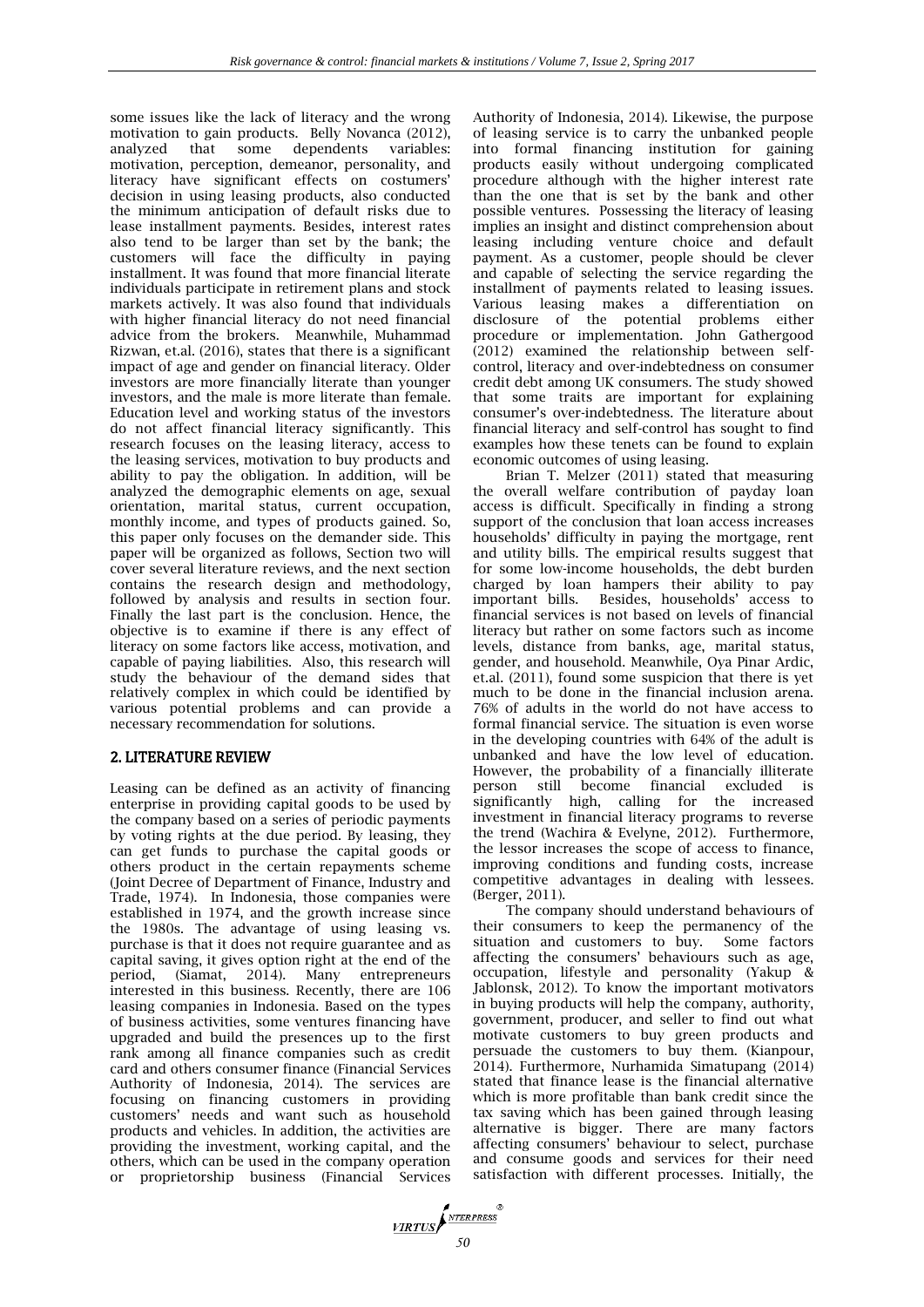consumer tries to find what products they would like to purchase, and then selected only those that promise greater utility. After selecting, the consumer makes an estimation of the available money they could spend. They analyze the prevailing prices of capital goods and make the decision for what should be consumed. Meanwhile, other factors influencing the purchases are literacy, psychological, lifestyle, personality, family, socio-cultural, and others. Irma Zaharoh (2013) concluded that the company should use the finance leasing to procurement fixed assets because it can save some company expenses.

In considering the business leasing is the low cost or low risk for buying products, all risk can be arranged with a given period, with certain requirements like the down payment. The payment will give the flexibility to choose various periods and maximize the time. The point is to avoid the possibility of violating from initial negotiating rules. Oteng Evans, et al. (2014) concluded that lending rates have an impact on the operation of businesses whether it is high or low as well as all financial institutions that have the ability to lend money should adopt the interest rate into their business operation so that borrowers can invest to yield enough profit to service their loans and also make some profit for growth. By using the flat rate system in a given period eventually at the higher rate, resulting the customers in heavy liability, so they should not take this decision lightly. The benefits of outright purchase are generally recognized by the customers, fully realized and understanding on various types and terms or legal aspect of leasing. Therefore, it is necessary to consider about costs of each rental and ownership fairly and accurately. It should be considered carefully including some impute factors like the high-interest rate, opportunity costs, tax advantages, and others. I Made Wijaya Indra (2013) concluded the factors affecting decision; lease equipment is a must to review the company's earning that would be obtained in addition to many other factors. Finally, the results on the relationship between motivation and ability to pay the obligation; suggest that individuals with self-control to avoid the adverse events, achieve and optimal outcomes.

## Dermographic Characteristic

Socio-demographic factors refer to a set of variables such as population's age, ethnicity, or socioeconomic status, whether they reside in an urban or rural area. Those factors are as important as physical health variables in affecting a person's ability to function normally in everyday life (Koukouli, Vlachonikolis, & Philalithis, 2002). The significant role is explaining differences in subjective functioning, particularly the elderly, for making budgetary planning and programs as the customers' community. The socio-demographic on the functional status, living arrangement, and marital status have significant effects on successful life. For leasing companies, wages or salaries must be considered in a credit analyzed. Meanwhile, education related to the amount of income, despite occasionally the higher individual income is not linear to the level of education and the other way around. Abdulwahab Pourghaz, et.al. (2011), research had demonstrated that there is immediate

connect in the middle-income salary and monetary education.

## 3. RESEARCH METHODOLOGY

Leasing services refer in this research are all the leasing companies' costumers. This study has conducted on 200 respondents as costumers who lives in the representative area around Jakarta includes Bogor, Bekasi, Tangerang, and Depok, by distributed questionaries that had adopted to research needed (field research). They were selected and determined according to purposive sampling with some terms such as has already become the customer or leased products, has own income and the type of products leased are consumptive and productive. Meanwhile, this study used the qualitative research by using primary data attained from questionnaires. The trait of the questionnaires is a closed question with several possible answers for each question, where respondents only need to choose their answers. All questions will be divided into two categories; the first is on personal features or respondents' demography which could distinguish the chance to gain the leasing product service. Second, based on four research questions consist of literacy of leasing service, access in leasing service, motivation to gain or lease product, capable of complying all obligation gradually. All customers can comprise into leasing system if they have ever bought lease product.

For qualitative research, validity is an important element that must be conducted. Therefore, the preliminary questionnaire should be prepared and given to the respondents with enough time to prepare their answers. Before that, the respondents were asked to read and whether or not agree to be interviewed. The questions prepared were focused on existing problems and the significant information. To maintain the validity of the study, the interviewer is must competence on the field and research's goal. By recording the interview process, the accuracy of information could be ensured. Respondents' confidential, and they are given the opportunity to read questions to understand and interpreted it correctly. Then, reliability test is to vouch that the research is free from potential errors. It can be achieved with some requirements like there is no change on research, and should have two researchers with similar goal and method to produce the same results. Although in qualitative research, the reliability is not as important because the validity of interviewing research should not give the same results. Therefore, to improve reliability, the same problems will be provided with different questions model to know the consistency of those answers. The outcomes of the interview will be confirmed to the respondents for approval, so the results are free from misunderstanding.

## Statistical Analysis

Descriptive statistical was conducted to describe the data that can be displayed with the pictures of demographic that is observed by using binary logistic. Afterward, examines the implication of literacy to access; motivation; and ability to pay the obligation. The last stage of the data analysis or

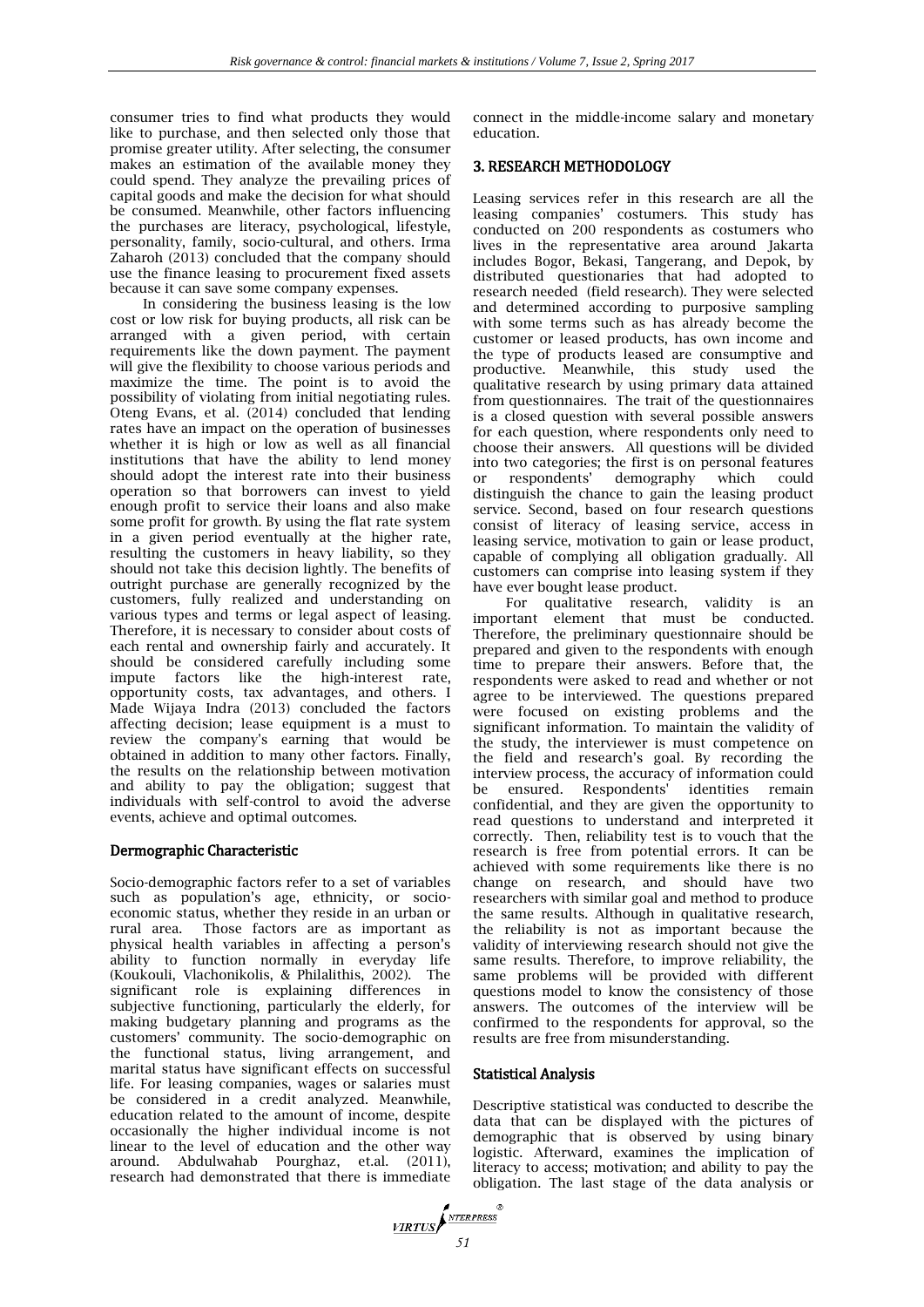interpretation is to prepare the necessary conclusions and suggestions. All questionnaires, statistical tools will be utilized to analyze the data. To examine the validity or reliability of questionnaires include regression, used SPSS (Statistical Package for Social Science) version 20.

# 4. RESULTS AND ANALYSIS

# 4.1. Profile of Respondents

The first section contains the answer to research questions; demographic socio-analysis had been conducted as follows.

| <b>Variables</b>           | Category                  | Frequency       | Percentage |
|----------------------------|---------------------------|-----------------|------------|
| Gender                     | Female                    | 73              | 37%        |
|                            | Male                      | 127             | 63%        |
|                            | Amount                    | 200             | 100%       |
| Age                        | $<$ 25 years              | 117             | 58.5%      |
|                            | $25 - 45$ years           | 61              | 30.5%      |
|                            | $46 - 65$ years           | 22              | 11.0%      |
|                            | $> 65$ years              | $\Omega$        | 0.0%       |
|                            | Amount                    | 200             | 100%       |
| <b>Marital Status</b>      | Married                   | 141             | 70.5%      |
|                            | Unmarried                 | 59              | 29.5%      |
|                            | Amount                    | 200             | 100%       |
| Education                  | Primary to Junior School  | 6               | 3%         |
|                            | Senior Hight School       | 49              | 25%        |
|                            | Undergraduate             | 138             | 69%        |
|                            | Postgraduated             | 8               | 4%         |
|                            | Amoun                     | 200             | 100%       |
| <b>Status of Residence</b> | Residence Rent            | 50              | 25%        |
|                            | Stay with familily        | 106             | 53%        |
|                            | Owner                     | 44              | 22%        |
|                            | Amount                    | 200             | 100%       |
| Income per-month           | $<$ Rp 3.000.000          | 67              | 33.5%      |
|                            | Rp 3.000.000 - 5.000.000  | 70              | 35.0%      |
|                            | Rp 5.000.000 - 10.000.000 | 43              | 21.5%      |
|                            | $>$ Rp 10.000.000         | $\overline{20}$ | 10.0%      |
|                            | Amount                    | 200             | 100%       |
| Leased types of product    | Motor Cycle               | 102             | 51.0%      |
|                            | Car                       | 48              | 24.0%      |
|                            | Property                  | $\overline{8}$  | 4.0%       |
|                            | Elektronic/furniture      | 42              | 21.0%      |
|                            | Amount                    | 200             | 100%       |
| Being a Customers of       | Ever                      | 124             | 65%        |
| Leasing Company before     | Never                     | 67              | 35%        |
|                            | Amount                    | 200             | 100%       |

**Table 4.** Profile of Respondents Related to Leasing Services

From the above analysis, depicted that there are some questionnaires distributed to 200 respondents, and all the questionnaires have been returned. The result shows that the respondents consisted of 37% male and 63% female, generally the age under 25 years old is about 58,5%. Then, 70,5% of married respondents. Most of the respondents consist of 69% of undergraduate education. About 53% respondents have the status of residence that is still staying with their family. The average of the revenues that are less than 5 million per month is 68,5%. And the types of leased products dominated by motorcycles. Furthermore, there are 65% return customers of the leasing company and 35% first-time customers.

## 4.2. Instruments of Research Variables

To analyze each determinant, respondents will be given four questions to represent possible answers: (1) strongly disagree, (2) disagree, (3) agree, (4) strongly agree. The lists of questions are as follows:

## 4.2.1. Literacy

Q1: As a financing resource, you have to understand about leasing company well.

Q2: You have known that only leasing company sold capital goods on credit.

Q3: By purchasing capital goods on credit, you have anticipated the high peril when you have to pay on due date.

Q4: You have understood that leasing company is not the producer of leasing products.

Q5: You have understood about all the agreement points that have assigned.

#### 4.2.2. Access

Q1: Around your residence, you have difficulty in finding Leasing Company.

Q2: Around your residence, you have to go to the leasing company for asking information or products you needed.

Q3: You have understood about leasing services via advertising or salesmen

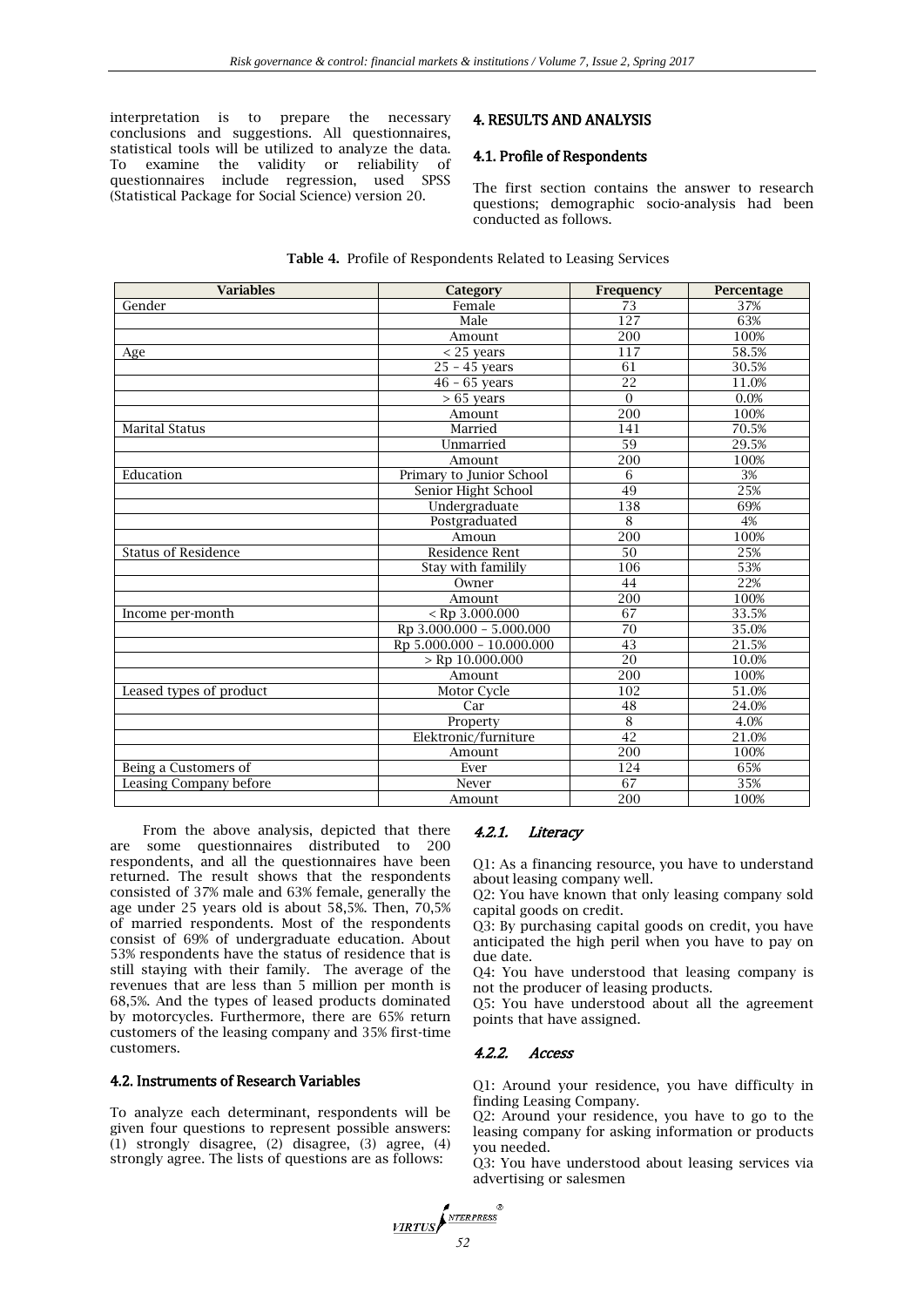Q4: To be a customer of leasing company, your access was by promotion

Q5: Being a customer was by your own effort

Q6: Being a customer of leasing was through your friends, family or neighbour.

## 4.2.3. Motivation

Q1: You purchased leasing product for business activities purpose

Q2: You purchased leasing product for household or family needs

Q3: The motivation to get leasing product because you didn't have enough money to bought on cash.

Q4: You purchased leasing product for investment purpose

Q5: You purchased leasing product to provide your consumerism.

## 4.2.4. Ability to pay

Q1: You purchased leasing product because you can pay it in installments.

Q2: The monthly amount payment is less than 30% of your total income.

Q3: The pay in installments does not affect your usual cash outflows.

Based on the descriptive analysis result; for Literacy factor, all questions showed that the agree result is above average. This indicates all respondents are strongly literate about leasing, and it means that people do not have the problem in finding the leasing information. For access factor, the highest average is the fifth question, indicates that respondents being customers were caused by companies' promotion facilities when they wished the access into that company. Meanwhile, there was slight difficulty to look for leasing company around their residence. Motivation factor shows that the highest average is the third question, indicates that most of the respondents do not have enough money to buy products on cash, and those respondents are strongly agreed that the main purpose to buy some products is for business activities. Lastly, for the ability to pay liabilities, the highest average is at first question, reveals that the respondents felt that they will be capable of paying all liabilities according to the scheduled time. Also on the other questions, grains indicate that respondents strongly agreed that there is no problem about their cash flows ability.

#### 4.3. Validity and Reliability Analysis

**Table 4.2.** Validity analysis

|                           |  |    |    |    |    |  |                                                                                                          |  |  |     | Item-scale |
|---------------------------|--|----|----|----|----|--|----------------------------------------------------------------------------------------------------------|--|--|-----|------------|
| items                     |  | a4 | a6 | a8 | a9 |  | g10 g11 g12 g13 g14 g15 g16 g17                                                                          |  |  | a18 | a19        |
| Correlated                |  |    |    |    |    |  |                                                                                                          |  |  |     |            |
| item-Total<br>Correlation |  |    |    |    |    |  | 635. 699. 691. 674. 688. 674. 689. 527. 429. 529. 421. 674. 689. 674. 596. 579. 439. 475. 691. 596. 579. |  |  |     |            |
| r-test                    |  |    |    |    |    |  |                                                                                                          |  |  |     |            |
| Cronbach's<br>Alpha       |  |    |    |    |    |  | .865 .877 .877 .875 .871 .865 .877 .878 .875 .875 .875 .879 .878 .879 .878 .879 .879 .879                |  |  |     | -867       |

#### **Table 4.3.** Reliability analysis

| Cronbach's Alpha | ρmς |
|------------------|-----|
|                  |     |

**Table 4.4.** Model Summary<sup>b</sup>

| Model                                                  |                   | R Square | Adjusted R Square | Std. Error of the Estimate | Durbin-Watson |  |  |  |
|--------------------------------------------------------|-------------------|----------|-------------------|----------------------------|---------------|--|--|--|
|                                                        | .659 <sup>a</sup> | .434     | .425              | .37552                     |               |  |  |  |
| a. Predictors: (Constant), Ability, Access, Motivation |                   |          |                   |                            |               |  |  |  |
| b. Dependent Variable: Literacy                        |                   |          |                   |                            |               |  |  |  |

The coefficient of determination is used to define how much the effect of independent variable literacy to dependent variables access, motivation, and ability to pay. Based on the above calculation, it showed the result of the coefficient determination of 0.425 or 42.5%. Means that there is 42.5% literacy can explain and affected the access, motivation, and ability. While 57.5% is influenced by other factors that did not analyze in this study.

The coefficient of determination is used to define how much the effect of independent variable literacy to dependent variables access, motivation, and ability to pay. Based on the above calculation, it showed the result of the coefficient determination of 0.425 or 42.5%. Means that there is 42.5% literacy can explain and affected the access, motivation, and ability. While 57.5% is influenced by other factors that did not analyze in this study.

**VIRTUS**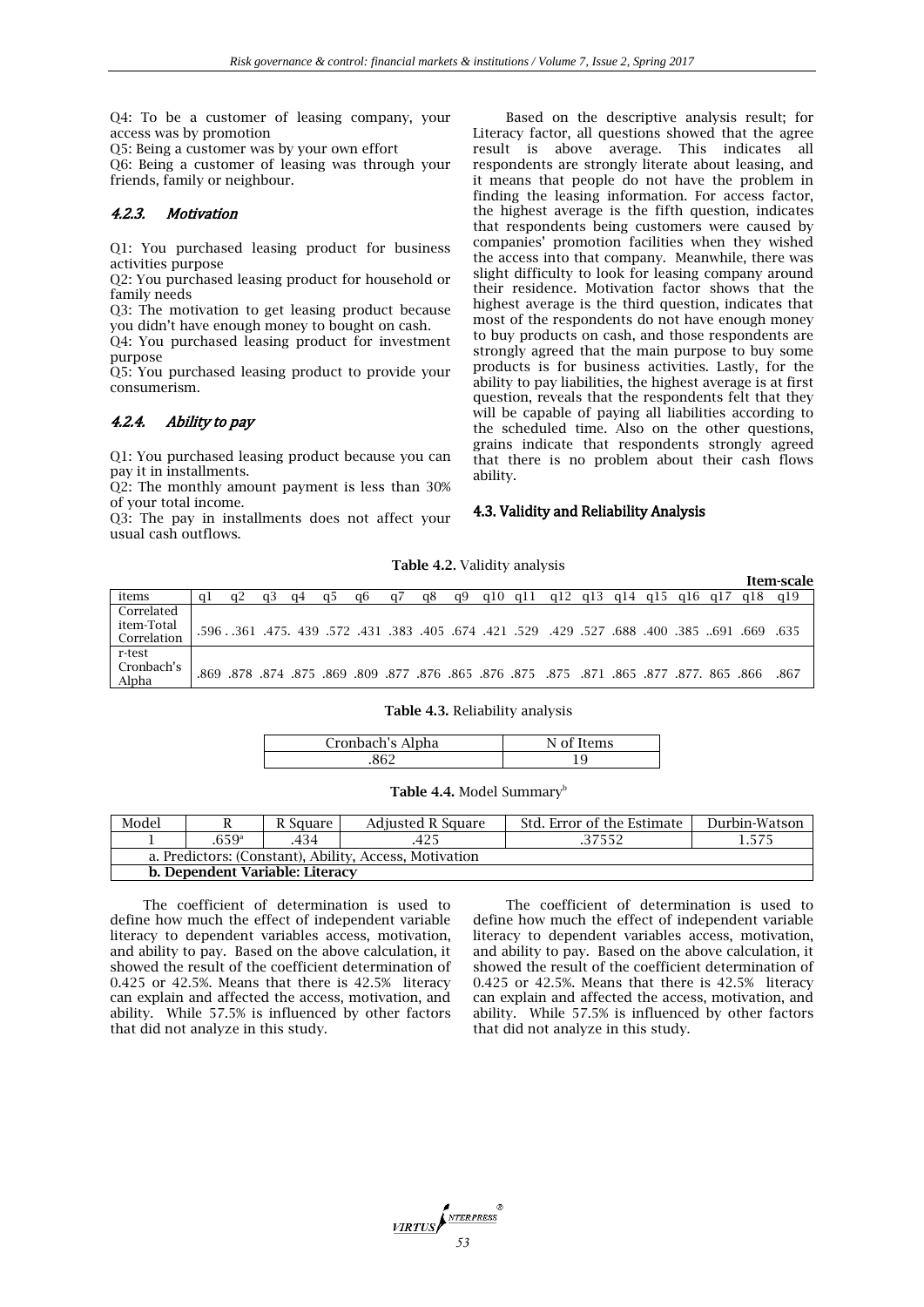#### 4.5. Partial Analysis

**Table 4.5.** T-test

| <b>Coefficients</b> <sup>a</sup> |                                     |      |                                                                 |      |       |      |  |  |  |
|----------------------------------|-------------------------------------|------|-----------------------------------------------------------------|------|-------|------|--|--|--|
|                                  | Model                               |      | <b>Unstandardized Coefficients</b><br>Standardized Coefficients |      |       |      |  |  |  |
|                                  |                                     |      | Std. Error                                                      | Beta |       | Sig. |  |  |  |
|                                  | (Constant)                          | .937 | .180                                                            |      | 5.203 | .000 |  |  |  |
|                                  | Access                              | .058 | .079                                                            | .050 | .736  | .463 |  |  |  |
|                                  | Motivation                          | .242 | .080                                                            | .230 | 3.015 | .003 |  |  |  |
|                                  | Ability                             | .400 | .061                                                            | .459 | 6.522 | .000 |  |  |  |
|                                  | Dependent Variable: Literacy.<br>а. |      |                                                                 |      |       |      |  |  |  |

The t-test is then compared with the value of the t-table. Based on the equation df =  $n - k - 1$  : 200 – 4 – 1= 195, with the significance value 0.05, and obtained the value of t-table which is 1.960, with criteria: If the value of t-test is less than t-table, the hypothesis is accepted, on the other side, if the value of significance is more than 0.05, it means the hypothesis is accepted.

a. Access, the results of t-test is 0.736, less than t-table which is 1.960, or with significance value which is 0.463 or more than 0.05, so the hypothesis is accepted, it means that there is no implication of literacy to access.

b. Motivation, the result of t-test is 3.017, more than t-table which is 1.960, or with significance value which is 0.03 or less than 0.05, so the hypothesis is rejected, it means that there is an implication of literacy to motivation.

c. Ability, the result of t-test is 6.522, more than t-table which is 1.960, or the significance value which is 0.00 or less than 0.05, so hypothesis is rejected, it means that there is an implication of literacy to ability.

#### 4.6. Simultaneous Analysis.

Furthermore, after t-test has been done, then the result of F – test is as follows:

**Table 4.6.** F-test

| ANOVA <sup>a</sup>              |            |                                                                  |     |             |        |                   |  |  |  |
|---------------------------------|------------|------------------------------------------------------------------|-----|-------------|--------|-------------------|--|--|--|
|                                 | Model      | Sum of Squares                                                   | Df  | Mean Square |        | Sig.              |  |  |  |
|                                 | Regression | 21.186                                                           |     | 7.062       | 50.079 | .000 <sup>b</sup> |  |  |  |
|                                 | Residual   | 27.639                                                           | 196 | .141        |        |                   |  |  |  |
|                                 | Total      | 48.825                                                           | 199 |             |        |                   |  |  |  |
| a. Dependent Variable: Literacy |            |                                                                  |     |             |        |                   |  |  |  |
|                                 |            | <sup>1</sup> Ib Predictors: (Constant) Ability Access Motivation |     |             |        |                   |  |  |  |

b. Predictors: (Constant), Ability, Access, Motivation

The F-test then compared with the value of the F-table. Based on the equation df =  $n - k - 1$  : 200 – 4 – 1= 195, with significance value of 0.05, and obtained that value of t-table is 3,41, with criteria: If the value of F-test is less than F-table, so the hypothesis is accepted, on the other hand, if the value of significance is more than 0.05, it means that the hypothesis is accepted.

Based on the result of F-test comparing to the F-table, the interpretation is the F- test 50.079 is more than F-table 3.41, or with significance value 0.00 which is less than 0.05, so the hypothesis is rejected, it means that there is an implication of literacy to access, motivation and ability factors simultaneously.

#### 5.CONCLUSION

The main aim of this study is to examine the implication of literacy of leasing business to access; motivation; and ability to pay leasing in Indonesia. Then, from demography research revealed that there are respondents that consist of 37% male and 63% female and generally their ages are 58.5% less than 25 years old. Then, 70,5% of respondents are married. Most of the respondents have the undergraduate education which is about 69%. About 53% respondents are still staying with their family and 68.5% the average income which is below 5 million per month. Meanwhile, there are 65% of returning customers of leasing companies, and 35%

of first-time customers. And the type of leased product is dominated by vehicles.

There were some questionnaires distributed to 200 respondents, and all the queries have been returned. There is 42,5% literacy factor affected the access, motivation, and ability, while 57,5% are influenced by other factors. The main results are: there is no impact of literacy to access, and there is an impact of literacy on motivation, and the last result is there is an impact of literacy on ability. From that study, it can be concluded that generally customers did not care about the insight of leasing business. The literacy just used by the lessee to get the products and to pay the installments obligations. However, they have sufficient information about leasing companies and services since marketing strategy from leasing was disseminated it clearly through various media. The study can act as a guideline for the entrepreneurs, customers, investors and policy makers for understanding the role of financial literacy, access, motivation and ability to pay in the leasing business.

In spite of its completion, this study is having many limitations, and if could be fixed, the next research will have a better results. These are the limitations of research : only takes simply factors or variables and the number of respondents that decisive leasing business in emerging country like Indonesia. Therefore the result can be more better and reliable if the next research would be added several variables and amount of respondents to